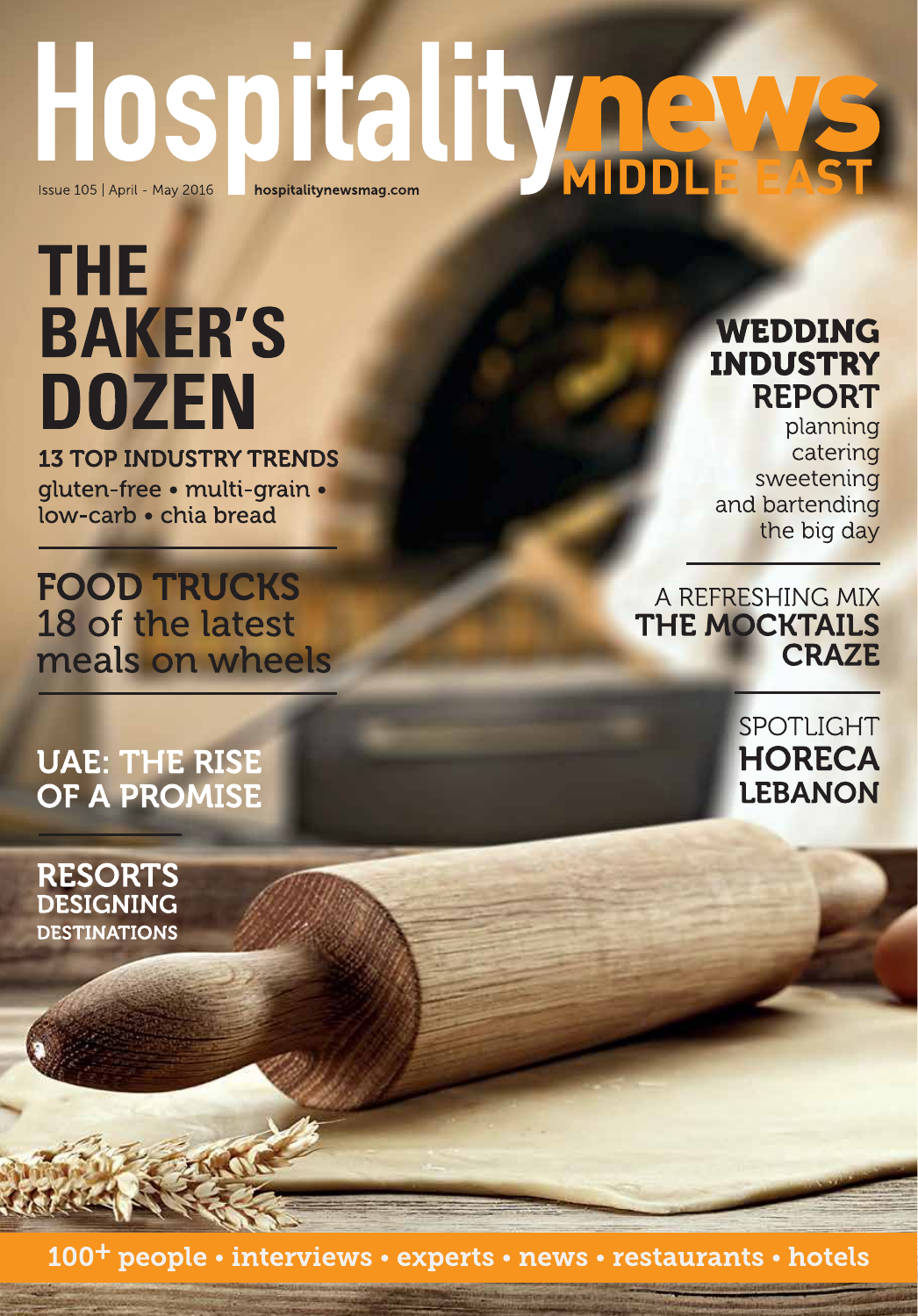# **UAE** THE RISE OF A **PROMISE**





In the United Arab Emirates, we are not talking about falling oil prices, neighboring wars or political instability. **Toufic Akl**, partner handling operations at Hodema consulting services tells us why the Emirates are still promising its visitors and investors safe and high standards of living, exceptional leisure venues and further economic growth The ongoing strategies, adopted for over a decade now, that aim at the diversification of GDP income; namely non-oil revenues, are paying off. These strategies that are today helping the United Arab Emirates surmount the regional weakened economies will further be developed across the country.

#### Destination UAE

The tourism industry in the Emirates has been benefiting from its hotspots, Dubai and Abu Dhabi, with both cities recording growth in 2015. The direct contribution of the travel and tourism sector to the GDP was 4.5 percent in 2015, up from 4.1 percent in 2014. In the context of regional political turmoil, the UAE is considered a safer destination. With 4.1 million visitors in 2015, Abu Dhabi reported an 18 percent increase. According to Mercer's 18th annual Quality of Living survey, the city is the safest destination in the region, and the 23<sup>rd</sup> globally. Dubai welcomed 14.3 million international overnight visitors in 2015, an increase of 7.5 percent from the previous year, showing progress towards its aim of welcoming 20 million visitors by 2020. Dubai's airport, already the world's busiest with over 78 million international overnight passengers (a 10 percent increase during 2014), has opened a new extension this year, which will bring its passenger handling capacity up to 90 million and enhance services to more than 70 airlines.

Also contributing to the increase in tourism influx is carrier Flydubai, that has been named the world's fastest growing airline and Etihad Airways that has announced 16 new destinations. Abu Dhabi is setting its sights on the cruise business, opening a new terminal at Zayed Port in partnership with the global liner, MSC Cruises.

#### New tourist reservoirs

The wave of terror attacks and threats in Western Europe had a negative impact on the tourism industry, with a sharp drop in European visitors. Russian tourist numbers also dropped by 17 percent last year compared to 2014, due to the country's falling currency. The Emirates are thus turning their sights towards new horizons such as China, Africa and India. The latter saw 1.6 million visitors traveling to Dubai, ranking as the first overseas source of visitors. 450,000 Chinese tourists also entered the Emirate in 2015, a rise of 17.9 percent from 2014.

#### UAE glitz and glamour

The UAE are going all out to attract more visitors, with lavish events and spectacular new venues. This year Dubai retains its glitz and glamour medal, with Janet Jackson performing at the Dubai World Cup; the world's richest horse race. Other annual highlights include a food festival in Dubai and in Abu Dhabi, Art Dubai, Design Days and Dubai Film Festival. The Louvre museum and the upcoming Guggenheim and opera house will also lure the world's cultural elite to Abu Dhabi. The city already takes pride in its popular amusement